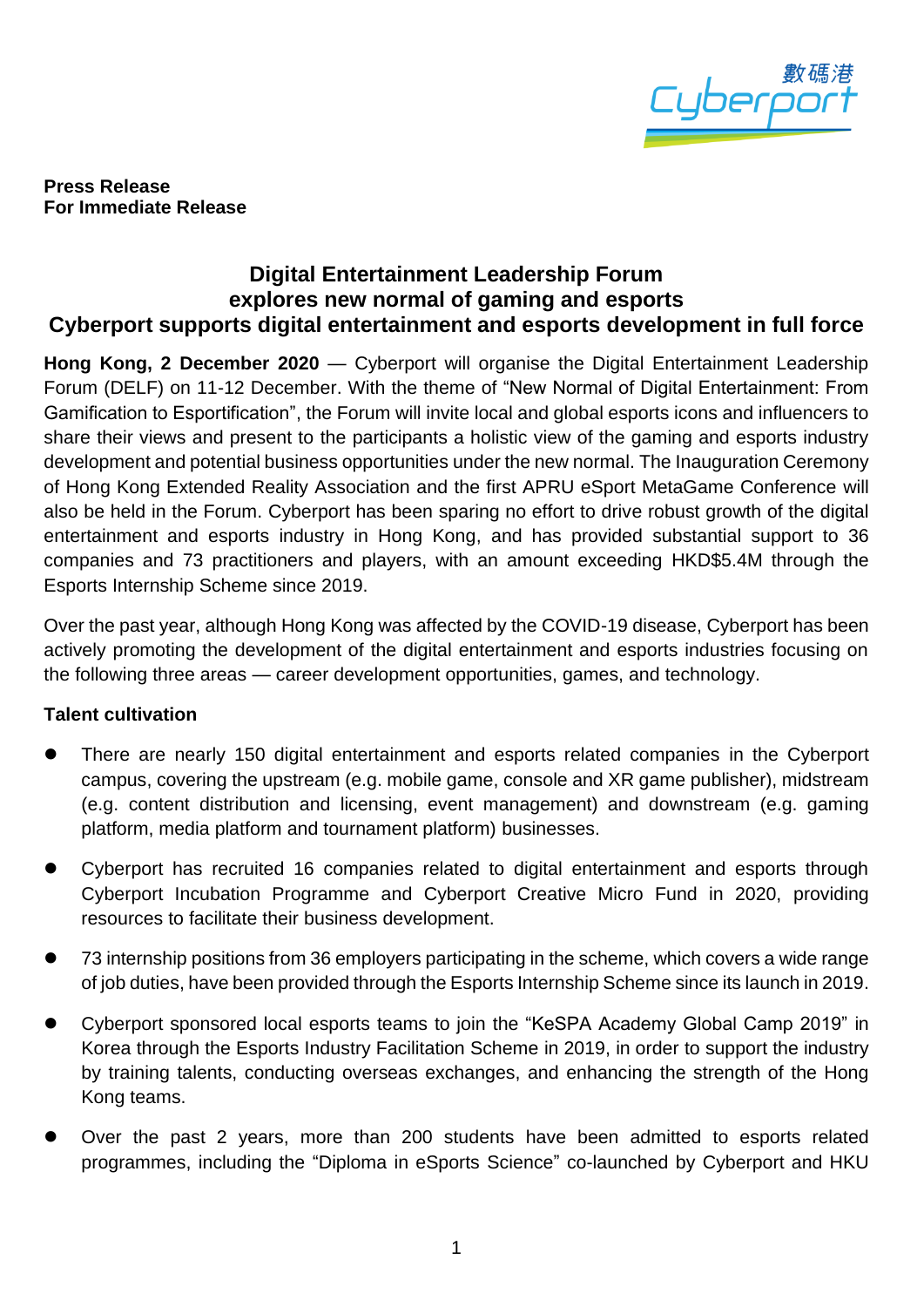

School of Professional and Continuing Education as well as the "Bachelor of Business Administration with Honours in Sports and eSports Management" launched by The Open University of Hong Kong.

### **Competition and Events**

- ⚫ Facing the challenges as brought about by the epidemic, Cyberport has fully supported the industry to convert physical competitions to online matches. A total of 12 competitions and events have been held so far this year.
- ⚫ The "Esports Industry Facilitation Scheme" has received overwhelming response since its launch in 2019. It has accepted 3 rounds of applications with a total of more than 220 applications with 122 projects being approved. In the third round of application in September 2020, a recordbreaking number of 43 projects were received.
- ⚫ Digital Entertainment Leadership Forum carries over 10 live matches and online competitions to drive and maximise expansion of the industry, as well as develop the exchanges amongst different regions.

### **Technological support**

- ⚫ Cyberport has enabled start-up enterprises to utilise 5G network to conduct reality tests and product showcases in the Cyberport campus, and offers 5G solutions (e.g. Formula Square).
- ⚫ Cyberport has expanded the application of VR and AR (start-ups such as MadGaze, Redspot), and introduced the latest XR. The Hong Kong Extended Reality Association Inauguration Ceremony will be held during DELF.
- ⚫ Cyberport has partnered with SmarTone and Advokate to bring blockchain technology and gaming together. In Garena's Arena of Valour "AOV Gamergizer Quest" campaign, it uses blockchain technology to calculate the players' playing time online to exchange points for corresponding virtual items as well as an exclusive skins for the game's classic characters.

**Peter Yan, Chief Executive Officer of Cyberport, says,** "The epidemic has changed the way we live our life, accelerated the digital transformation in business and driven the rapid development of digital entertainment, especially esports. The emergence of mobile games, cloud gaming platforms, streaming media, etc. generated sustained growth of the sector in 2020. Newzoo research has revised their 2020 global game market spending projection from USD159b to USD175b. The Asian-Pacific region has the highest market share and accounts for half of the global shares in gaming market revenue and players. Cyberport will continue to facilitate the development of the digital entertainment industry, especially esports, through our industry funding scheme on talent development and events."

In light of the significant resurgence of COVID-19 cases recently, DELF 2020 will be staged in a fullyvirtual format to ensure the well-being and safety of the Forum attendees, speakers and partners. The virtual event platform will be open for access from 11 Dec 2020 to 11 Jan 2021. For more details on the event, please visit the Digital Entertainment Leaders Forum website (https://delf.cyberport.hk/tc/index).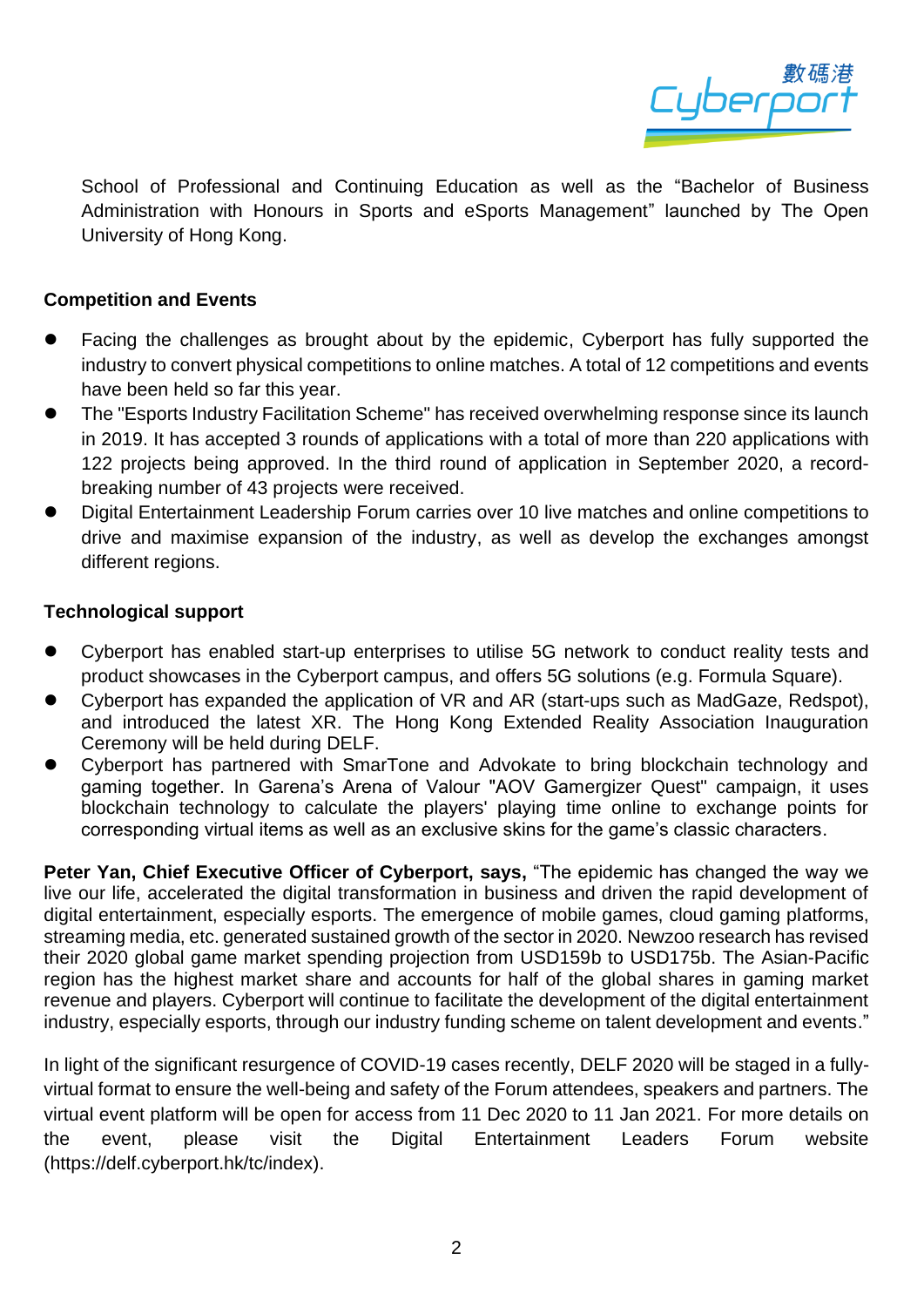

#### ###

For high resolution photos, please download via [this link.](https://drive.google.com/drive/folders/10CRb-iIqe42VYCcktvvUbqH2Og-pZh_y?usp=sharing)



Officer of Cyberport (third right), Terence Leung, Senior Manager of Esports and Youth Team of Cyberport (first left), Sean Zhang, CEO and co-founder of Talon Esports (second left), Tony Zander, CEO of Area 28 (second right), and Bonny Chan, Business Development Director of Redspots Creative (first right) share their views on the gaming and esports industry development under the new normal.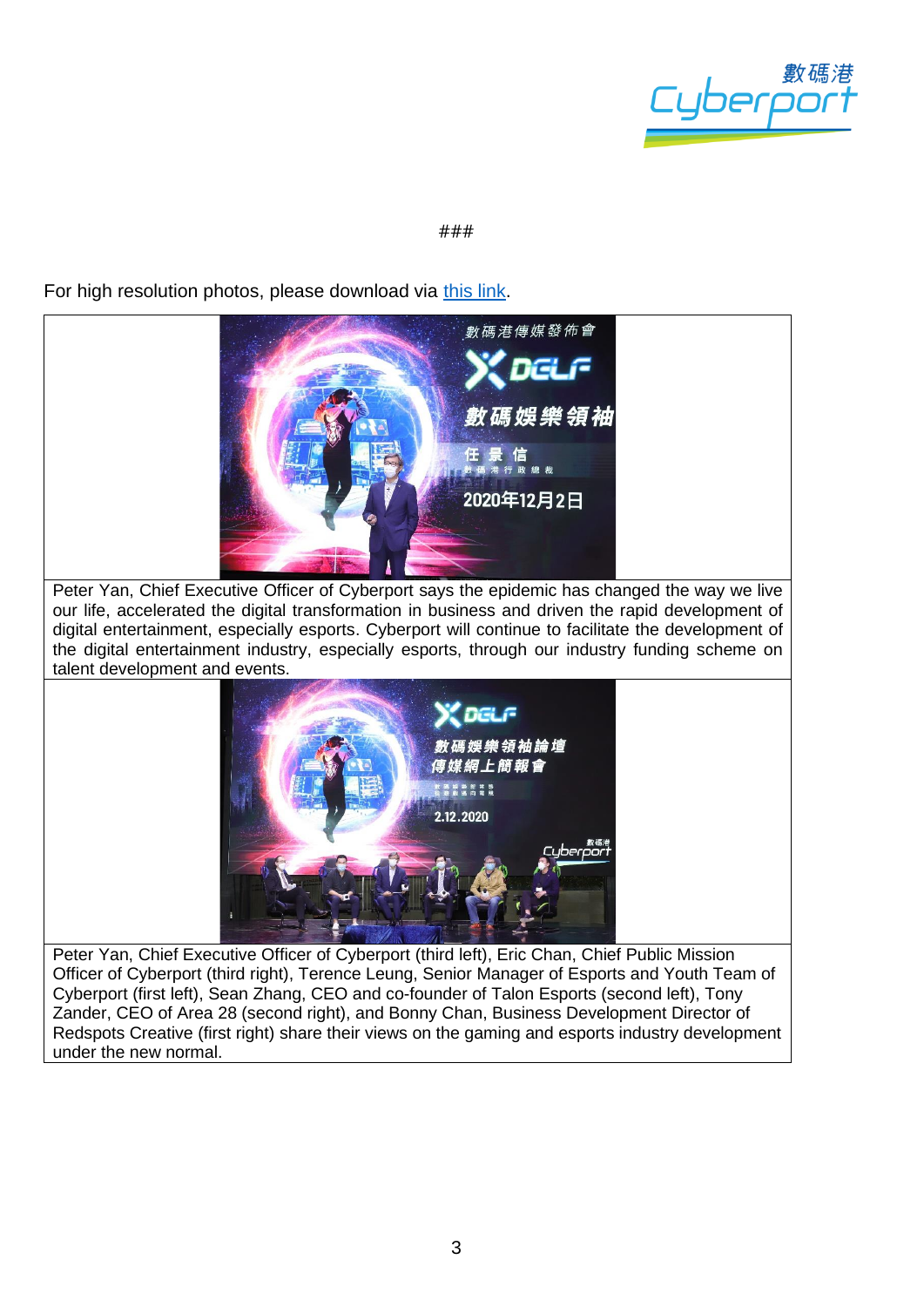



Cyberport will organise the Digital Entertainment Leadership Forum (DELF) on 11-12 December. With the theme of "New Normal of Digital Entertainment: From Gamification to Esportification", the Forum will invite global esports icons and influencers to share their views to facilitate the participants to have a holistic view of the gaming and esports industry development under the new normal.



Cyberport has been actively promoting the development of the digital entertainment and esports industries focusing on the following three areas — career development opportunities, games, and technology.

(from left to right) Terence Leung, Senior Manager of Esports and Youth Team of Cyberport, Peter Yan, Chief Executive Officer of Cyberport, and Eric Chan, Chief Public Mission Officer of Cyberport.